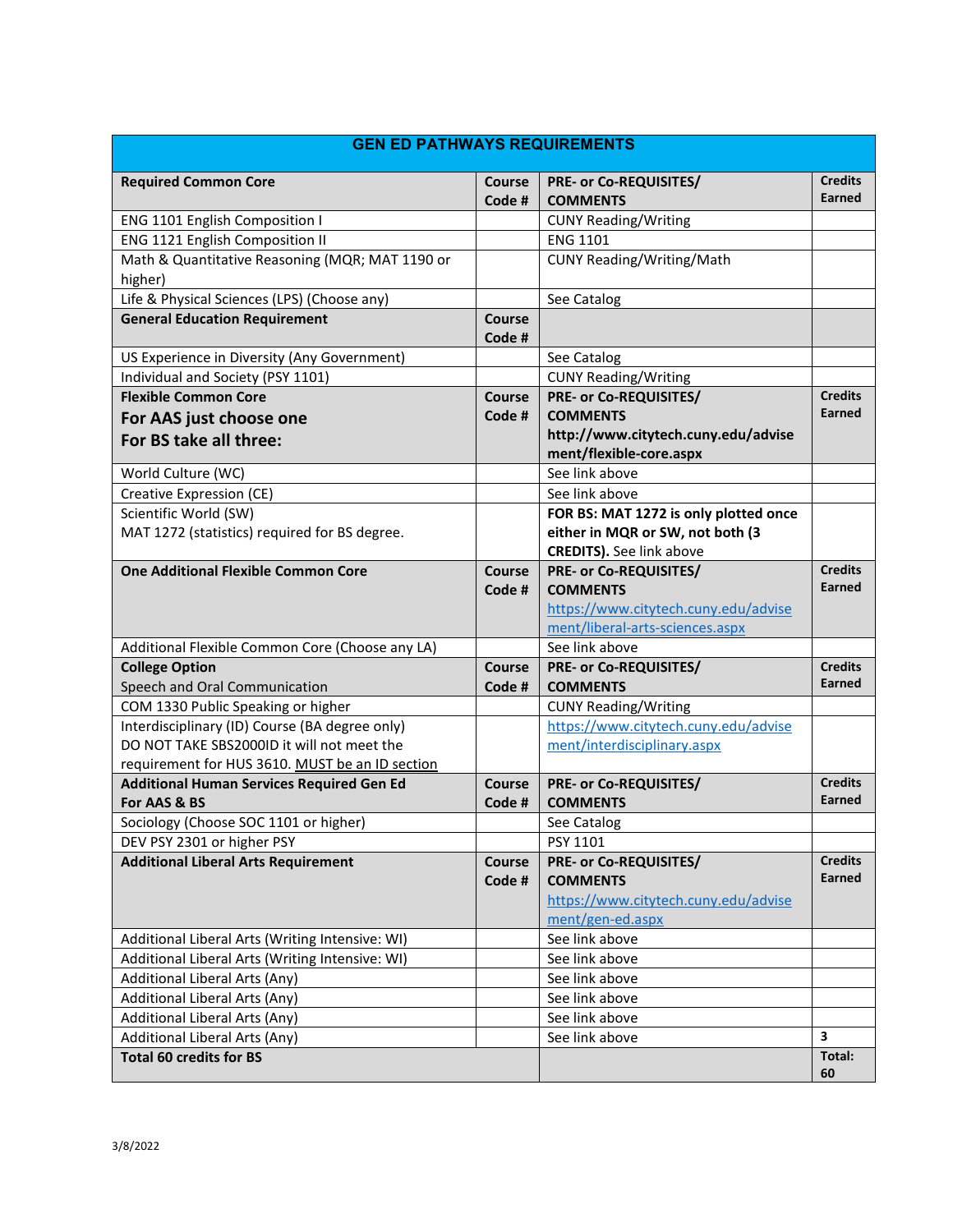| <b>HUMAN SERVICES</b>                                                                                                                                                                       | <b>ASSOCIATE DEGREE PROGRAM 30 CREDITS</b>                                                                                  |                                        |     |
|---------------------------------------------------------------------------------------------------------------------------------------------------------------------------------------------|-----------------------------------------------------------------------------------------------------------------------------|----------------------------------------|-----|
| <b>Required Course</b>                                                                                                                                                                      | <b>Pre-Requisite</b>                                                                                                        | <b>Credits Earned</b>                  |     |
| HUS 1101 Introduction to Human Services                                                                                                                                                     | <b>CUNY Reading/Writing</b>                                                                                                 |                                        |     |
| HUS 1201 Elements of Counseling                                                                                                                                                             | Pre/Co with HUS 1101                                                                                                        |                                        |     |
| HUS 1203 Human Service Seminar                                                                                                                                                              | Pre/Co with HUS 1101                                                                                                        |                                        |     |
| HUS 1202 Community Mental Health                                                                                                                                                            | Pre/Co with HUS 1101                                                                                                        |                                        |     |
| HUS 1206 Group Dynamics                                                                                                                                                                     | Pre/Co with HUS 1101                                                                                                        |                                        |     |
| (BMCC HUS Transfers must take HUS 1206)                                                                                                                                                     |                                                                                                                             |                                        |     |
| HUS 2305 Field Practicum I (WI)                                                                                                                                                             | Pre: HUS 1101, 1201, and 1203, ENG<br>1101, Math certificate, Pre-placement<br>form; Title IX, Resume; Learning<br>Contract |                                        |     |
| HEA 11XX* HEA 1400 HIV/AIDS/HEA 1102 Comm Hlth/1108 Women's<br>Hlth/1100 Human Sexuality: Students can also take a 2 <sup>nd</sup> Assoc. HEA* course<br>and plot in LA, but ∅ NOT HIV/AIDS | Reading and writing certified                                                                                               |                                        |     |
| HUS 2307 Community Organization                                                                                                                                                             | Pre with HUS 1101                                                                                                           |                                        |     |
| HUS 2405 Field Practicum II (WI)                                                                                                                                                            | Pre with HUS 2305                                                                                                           |                                        |     |
| HUS 2401 Gerontology<br>(Guttman HUS Transfers must take HUS 2401)                                                                                                                          | Pre with HUS 1101                                                                                                           |                                        |     |
|                                                                                                                                                                                             |                                                                                                                             | <b>Total Earned</b><br><b>Credits:</b> | /30 |
| <b>HUMAN SERVICES</b><br><b>BACHELOR DEGREE PROGRAM</b>                                                                                                                                     | <b>30 Credits</b>                                                                                                           |                                        |     |
| <b>Required Course</b>                                                                                                                                                                      | <b>Pre-Requisite</b>                                                                                                        | <b>Credits Earned</b>                  |     |
| HUS 3501 Counseling Methods                                                                                                                                                                 | Pre/Co with HUS 2405                                                                                                        |                                        |     |
| HUS 3503 Case Management                                                                                                                                                                    | Pre/Co with HUS 2405                                                                                                        |                                        |     |
| HUS 3504 Group Process & Practice                                                                                                                                                           | Pre/Co with HUS 2405                                                                                                        |                                        |     |
| HEA 35XX (Children/Drugs/Vulnerable Pop/Trauma/Social Policy)                                                                                                                               | Pre/Co with HUS 2405                                                                                                        |                                        |     |
| HUS 36XX (Child/Alcohol/Vulnerable Pop/Criminal Justice)                                                                                                                                    | <b>Pre HUS 2405</b>                                                                                                         |                                        |     |
| <b>HUS 3610 Research Methods</b>                                                                                                                                                            | Pre/Co with HUS 2305 and MAT 1272                                                                                           |                                        |     |
| (Do not take SBS2000ID)                                                                                                                                                                     |                                                                                                                             |                                        |     |
| HUS 4701 Professional Internship I (WI)                                                                                                                                                     | <b>Pre HUS 2405</b>                                                                                                         |                                        |     |
| HUS 4801 Professional Internship II (4 credits/WI)                                                                                                                                          | Pre HUS 4701                                                                                                                |                                        |     |
| HUS 4802 Volunteerism                                                                                                                                                                       | Pre HUS 2405                                                                                                                |                                        |     |
| HUS 4803 Resource Development in Human Services                                                                                                                                             | Pre HUS 2405                                                                                                                |                                        |     |
| HUS 4804 Management Concepts                                                                                                                                                                | Pre HUS 2405                                                                                                                |                                        |     |
|                                                                                                                                                                                             |                                                                                                                             | <b>Total Earned</b><br><b>Credits:</b> | /30 |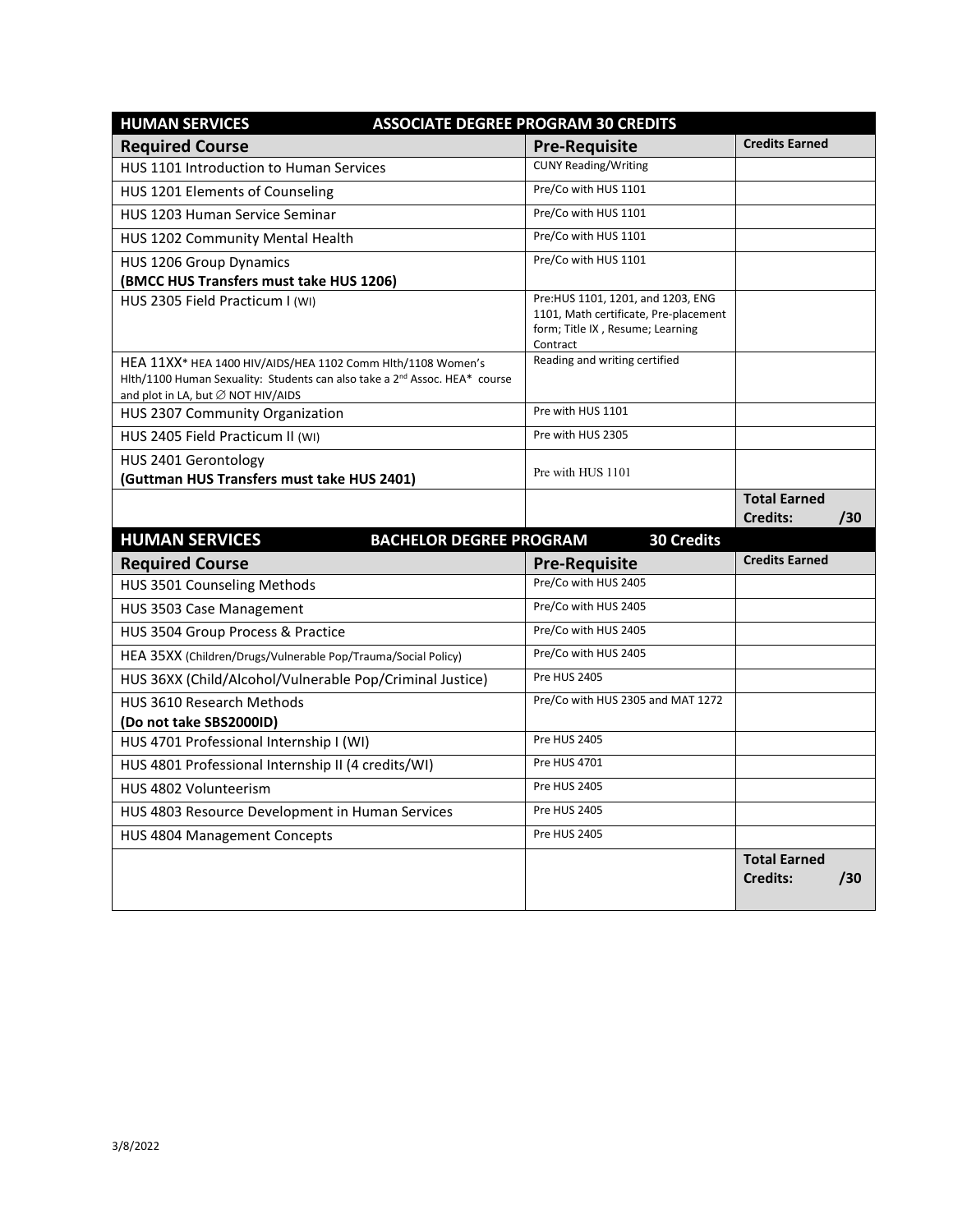| SAMPLE SEMESTER BY SEMESTER SCHEDULE                                                                                   |
|------------------------------------------------------------------------------------------------------------------------|
| <b>ASSOCIATE DEGREE PROGRAM (60 CREDITS)</b>                                                                           |
| SEMESTER 1 (15 credits) *complete or field internship and graduation will be delayed                                   |
| *HUS 1101 Introduction to Human Services<br>$\bullet$                                                                  |
| *HUS 1201 Elements of Counseling<br>٠                                                                                  |
| *HUS 1203 Human Service Seminar<br>٠                                                                                   |
| MAT 1190 Math & Quantitative Reasoning (MQR)                                                                           |
| *ENG 1101 English Composition I                                                                                        |
|                                                                                                                        |
| SEMESTER 2 (15 credits)                                                                                                |
| HUS 1202 Community Mental Health<br>$\bullet$                                                                          |
| HUS 1206 Group Dynamics (BMCC HUS Transfers must take HUS 1206)<br>٠                                                   |
| HUS 2305 Field Practicum I (WI)                                                                                        |
| ENG 1121 English Composition II<br>٠                                                                                   |
| PSY 1101 (IS) Introduction to Psychology<br>٠                                                                          |
|                                                                                                                        |
| SEMESTER 3 (15 credits)                                                                                                |
| HEA 11XX: Take any for 3 credits: HEA1400 HIV/AIDS or HEA 1102 Comm Hlth//1108 Women's Hlth/1100 Human Sexuality.<br>٠ |
| Take another, for 3 credits, and plot it in semester 6 & 8 Liberal Arts courses:                                       |
| http://www.citytech.cuny.edu/advisement/liberal-arts-sciences.aspx<br>HUS 2307 Community Organization                  |
| HUS 2405 Field Practicum II (WI)                                                                                       |
| COM 1330 Public Speaking or higher<br>٠                                                                                |
| PSY 2301 or higher PSY<br>$\bullet$                                                                                    |
| SEMESTER 4 (15 credits-Gen Ed Credits) APPLY ONLINE FOR YOUR 60 CREDIT HUS AAS DEGREE WITH REGISTAR                    |
| HUS 2401 Gerontology (Guttman HUS Transfers must take HUS 2401)<br>٠                                                   |
| Government (USED) (Choose any GOV):<br>٠                                                                               |
| Life & Physical Sciences (LPS) (Choose any: http://www.citytech.cuny.edu/advisement/flexible-core.aspx)<br>٠           |
| Sociology (Choose SOC1101 or higher)<br>٠                                                                              |
| Creative Expression (CE) (Choose any: http://www.citytech.cuny.edu/advisement/flexible-core.aspx)<br>۰                 |
|                                                                                                                        |
| BACHELOR DEGREE PROGRAM (60 Credits) (APPLY FOR ASSOCIATE DEGREE IN HUS)                                               |
|                                                                                                                        |
| <b>SEMESTER 5 (15 credits)</b>                                                                                         |
| HUS 3501 Counseling Methods<br>$\bullet$                                                                               |
| HUS 3503 Case Management<br>$\bullet$                                                                                  |
| HUS 3504 Group Process & Practice<br>٠                                                                                 |
| HEA 35XX (Children/Drugs/Vulnerable Pop/Trauma/Social Policy)<br>٠                                                     |
| Math 1272 Statistics (Scientific World or MQR)-If plotted for MQR, then SW course MUST be completed                    |
|                                                                                                                        |
| SEMESTER 6 (15 credits)                                                                                                |
| HUS 36XX (Child/Alcohol/Vulnerable Pop/Criminal Justice)<br>٠.                                                         |
| HUS 3610 Research Methods (Do not take SBS2000ID)<br>$\bullet$                                                         |
| HUS 4701 Professional Internship I                                                                                     |
| Interdisciplinary Course (DO NOT TAKE SBS2000ID as it will not plot since it is the same as HUS 3610)<br>ò             |
| World Culture (WC) Course: (Choose any: http://www.citytech.cuny.edu/advisement/flexible-core.aspx)                    |
| SEMESTER 7 (15 credits)                                                                                                |
| HUS 4801 Professional Internship II (4 credits/WI)<br>٠                                                                |
| HUS 4802 Volunteerism (2 credits)<br>٠                                                                                 |
| Liberal Arts (WI) (From LA link: http://www.citytech.cuny.edu/advisement/liberal-arts-sciences.aspx)                   |
| Liberal Arts (WI) (From LA link: http://www.citytech.cuny.edu/advisement/liberal-arts-sciences.aspx)                   |
| Liberal Arts (any) (From LA link:http://www.citytech.cuny.edu/advisement/liberal-arts-sciences.aspx)                   |
|                                                                                                                        |
| <b>SEMESTER 8 (15 credits)</b>                                                                                         |
| HUS 4803 Resource Development in Human Services<br>٠                                                                   |
| HUS 4804 Management Concepts<br>۰                                                                                      |
| Liberal Arts (any) (From LA link:http://www.citytech.cuny.edu/advisement/liberal-arts-sciences.aspx)<br>۰              |
| Liberal Arts (any) (From LA link:http://www.citytech.cuny.edu/advisement/liberal-arts-sciences.aspx                    |
| Liberal Arts (any) (From LA link: http://www.citytech.cuny.edu/advisement/liberal-arts-sciences.aspx)                  |

## ADVISEMENT GUIDELINES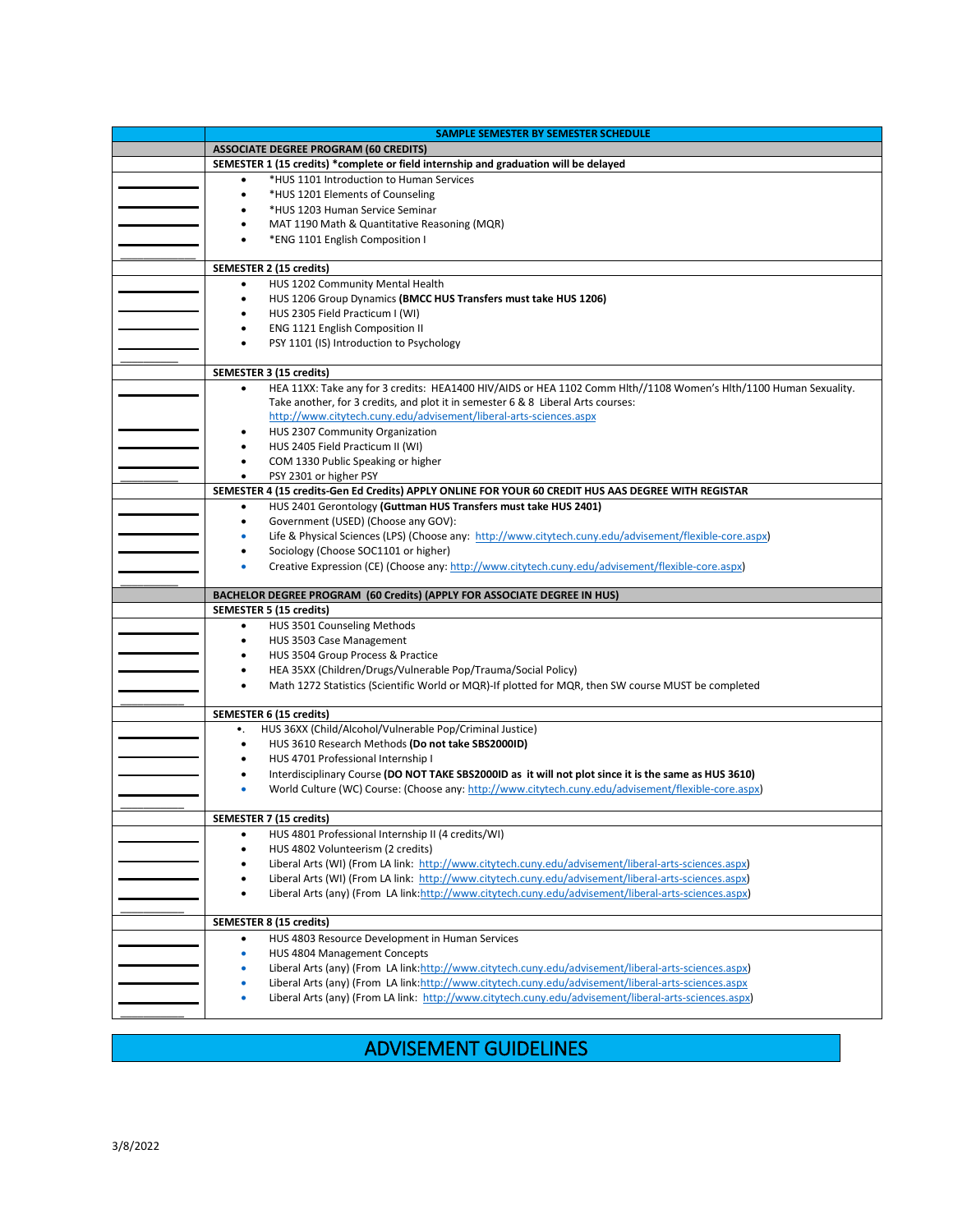Please note that Degree Works Audit does not plot 120 credits and does not clearly indicate when a student still needs additional liberal arts credits to meet graduation requirements. This is a programming issue that cannot be fixed. Therefore, it is important that you read the following guidelines to determine your graduation semester through course choice and plotting on the Advisement Guide.

LIBERAL ARTS REQUIREMENTS: The Degree Works Audit does not plot all of the 60 credits of Liberal Arts (LA) courses in the main section of the Audit instead, LA courses are located on the bottom of the audit: '*elective classes allowed'.* The Degree Works for many of the LA will not say: 'STILL NEED LIBERAL ARTS" so you need to count your LA to be sure you have 60. Some students think they are finished because there are no 'still needed' on the audit, but students may still need LA courses to make 60 credits. [http://www.citytech.cuny.edu/gen-ed/liberal-arts](#page-0-0)[sciences.aspx](#page-0-0)

TAP FLAGS: Be prepared for a TAP Flag: TAP will often flag these LA courses, since they are not plotted and remain on the bottom of the audit, and TAP thinks they are not valid. To rectify this TAP Flag, do the Advisement Guide, then tell any Advisor what course(s) are being flagged. Ask the Advisor to email Kwesi Reid, in Registrar and copy TAP. Mr. Reid will then inform TAP of your status as needing the course(s). Be sure it is a course you need. Note that Kwesi Reid assesses all HUS degrees. We do not award the degree, only Registrar can. We only offer the courses.

## GENERAL INFORMATION:

A. Transfer Students: With a HUS Associate Degree. Make sure you check with an Advisor before taking ANY HUS/HEA Associate courses, as you may not need them. Contact the Transfer Office if you believe any transfer credits are not correctly evaluated: https://www.citytech.cuny.edu/registrar/credit-evaluation.aspx

B. Transfer Students Without an HUS Associate Degree. Students need to complete all the major course requirements, including the 60 Human Service Courses. Often, transfers come with a lot of LA courses, so be aware that your plan may no longer be seamless-sometimes the student can only go part-time due to prerequisites. As per department curriculum policy, we do not allow students to skip prerequisites. Contact the Transfer Office if you believe any transfer credits are not correctly evaluated: https://www.citytech.cuny.edu/registrar/creditevaluation.aspx

C. Associate HEA Courses: Students can take another 3 credit course and plot as a LA, just not HIV/AIDS course.

D. MAT 1272 Double Duty: counts for the HUS statistics requirement and the Scientific World (SW) category for 3 credits (not 6). Some students may also plot MAT 1272 in MQR, but then must take a Scientific World course.

E. Interdisciplinary Course . *MUST* have an ID section. *Do not take SB200*0*ID as it the same as HUS 3610*. Do not take both Health Psy ID and Health Psy-Credits given for only one. See ID page, and options if graduating. ID courses are filled quickly.

[https://www.citytech.cuny.edu/advisement/interdisciplinary.aspx,](https://www.citytech.cuny.edu/advisement/interdisciplinary.aspx) or search *Interdisciplinary* on website

## **F. Writing Intensive Courses**

- **[Non-Major Writing Intensive \(WI\)](http://www.citytech.cuny.edu/advisement/gen-ed.aspx) Requirements:**
- HUS Major WI Requirement is fulfilled as all HUS field/internship courses are designated as WI. Students must complete WI for Liberal Arts/Gen Ed as well.

G. [\\*Check The Prerequisite\(s\)](http://www.citytech.cuny.edu/academics/academic-catalog.aspx) for HUS/HEA courses in the onlin[e catalog](https://www.citytech.cuny.edu/academics/academic-catalog.aspx)

Registrar will drop students from courses without prerequisites.

H. Override for a Course: If you need an override for an OPEN section, and there is a valid glitch email the Chairperson. In the subject line put your Emplid ID/FULL NAME. In the email (only from your CityTech email) indicate the Course (HUS 1101) Open course section (E856). Overrides are given for glitches and closed field/internship sections. We do not give overrides for personal schedules, financial aid, or closed sections. Classes have a cap, so please do not request an override unless you qualify. This is a Dept. policy that all faculty/Chair must follow. Note: Do not ask an instructor to allow you into their class, as they do not have the authority. Exception: Field Practicum I,